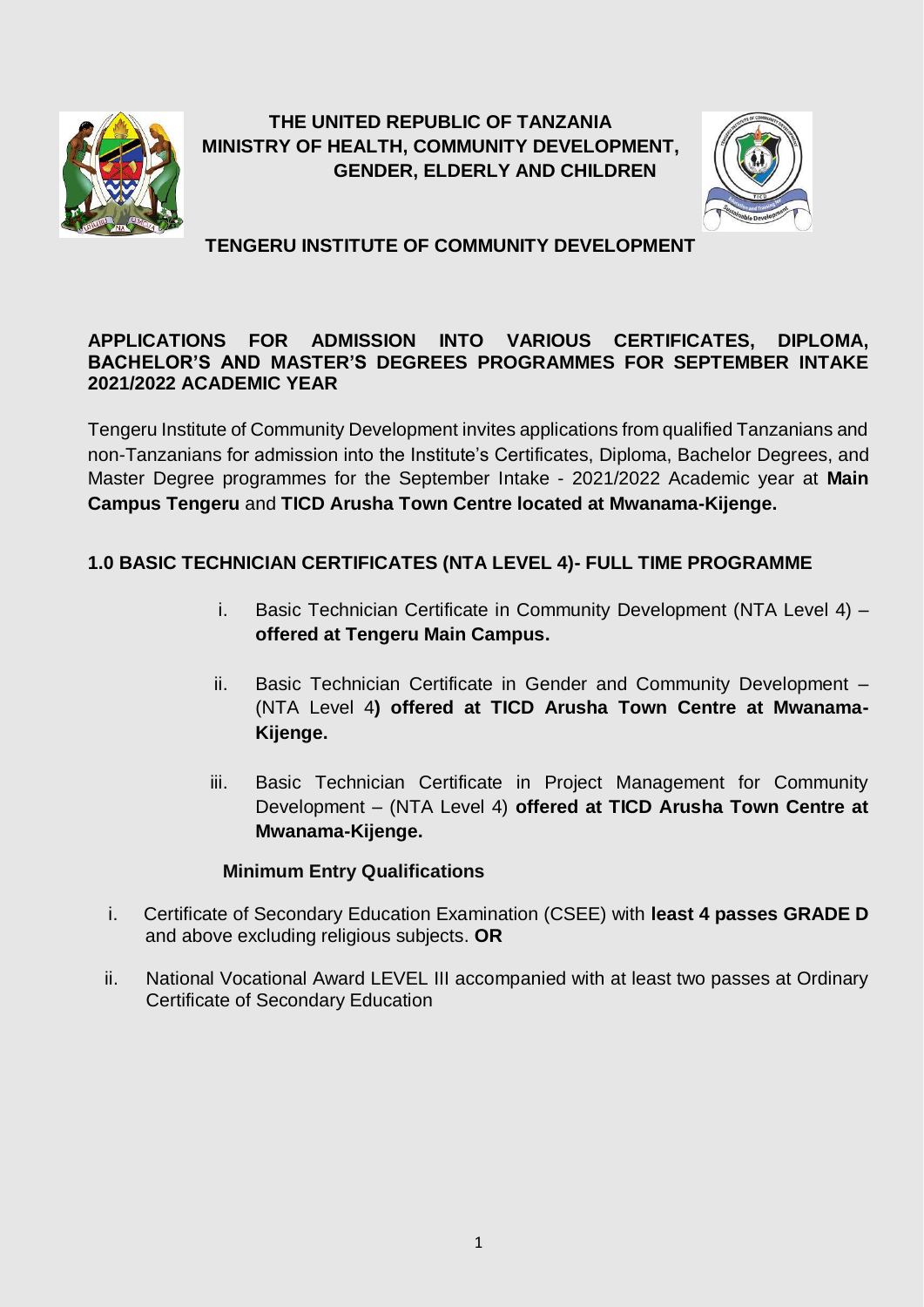## **2.0 TECHNICIAN CERTIFICATE COURSES (NTA LEVEL 5) - FULL TIME PROGRAMME**

- i. Technician Certificate in Community Development (NTA Level 5) **offered at Tengeru Main Campus.**
- ii. Technician Certificate in Gender and Community Development (NTA Level 5) **offered at TICD Arusha Town Centre at Mwanama-Kijenge.**
- iii. Technician Certificate in Project Management for Community Development (NTA Level 5) **offered at TICD Arusha Town Centre at Mwanama-Kijenge.**

### **Minimum Entry Qualifications**

- i. Basic Technician Certificate (NTA Level 4) in related programmes accompanied with **at least 4 passes (GRADE D)** at Certificate of Secondary Education (CSEE) excluding religious subjects. **OR**
- ii. Advanced Certificate of Secondary Education Examination (ACSEE) with at least a minimum of **one (1) principal pass and a subsidiary** in relevant subjects excluding religious subjects.

## 3.0 **ORDINARY DIPLOMA COURSES (NTA LEVEL 6) -FULL TIME PROGRAMME**

- i. Ordinary Diploma in Community Development (NTA Level 6) **offered at Tengeru Main Campus.**
- **ii.** Ordinary Diploma in Gender and Community Development (NTA Level 6) **offered at TICD Arusha Town Center- Mwanama-Kijenge**
- **iii.** Ordinary Diploma in Project Management for Community Development- (NTA Level 6) **offered at TICD Arusha Town Center- Mwanama-Kijenge**

## **Minimum Entry Qualifications**

- i. Technician Certificate (NTA Level 5) in related programmes accompanied with at **least 4 passes (GRADE D)** at Certificate of Secondary Education (CSEE) excluding religious subjects. **OR**
- ii. Advanced Certificate of Secondary Education Examination (ACSEE) with at least a minimum of **one (1) principal pass and a subsidiary** in relevant subjects excluding religious subjects

#### **Important to Note:**

1. For Form FOUR leavers, an applicant shall be required to start with NTA Level 4 to complete a Diploma programme. The total duration for completing studies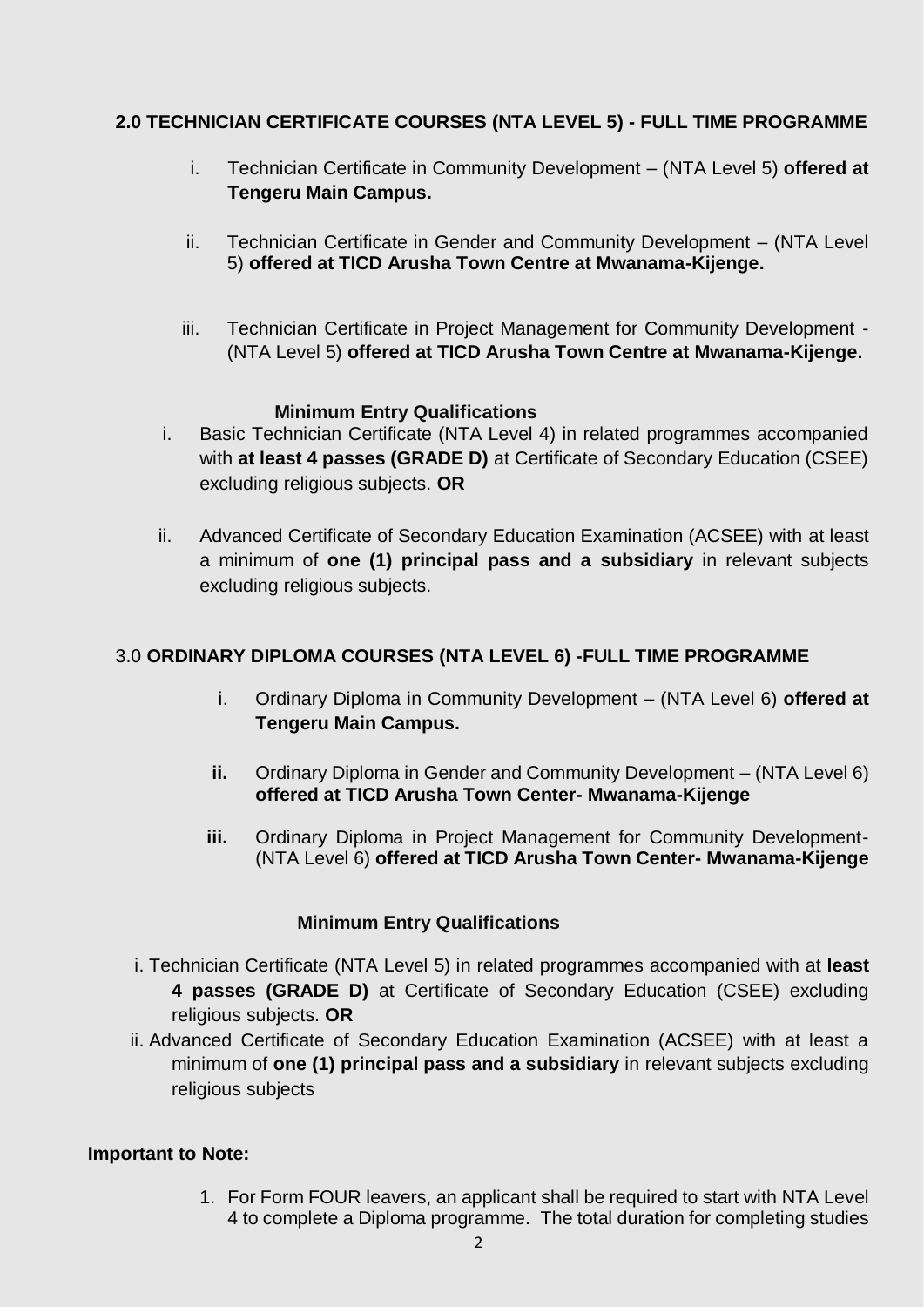is three years (NTA Level 4, 5 & 6).

2. For form SIX leavers, an applicant shall be required to start with NTA Level 5 to complete a Diploma programme. The total duration for completing studies is two years (NTA Level 5 & 6).

# **4.0**. **BACHELOR DEGREE PROGRAM (NTA Level 8)**

- i. Bachelor degree in Community Development **offered at Tengeru Main Campus.**
- ii. Project Management for community Development **offered at Tengeru Main Campus.**
- iii. Gender and Community Development **offered at Tengeru Main Campus.**

## **Minimum Entry Qualifications**

**I.** Two principal passes in Science or Arts subjects with a minimum of four (4.0) points for form six leaver completed before 2014 and after 2015 where E is considered as a principal pass.

**II.** Two principal passes in Science or Arts subjects with a minimum of four (4.0) points for form six leaver completed in 2014 and 2015 where principal pass starts at grade C. In this case an applicant(s) should possess 2 Cs.

**III**. Holders of Diploma in Community Development, Social Work, Development Economics, Gender and Development, Project Planning, Record Management, Public Administration from Institutions recognized by NACTE and TCU and at least 4 passes at O' level with an average of "B" or GPA of 3.0

## **5.0**. **MASTER'S DEGREE PROGRAMMES (NTA Level 9) FULL TIME AND EVENING)**

- **i.** Master's Degree in Community Development (MCD) **offered at Tengeru Main Campus (Full time) and at the TICD Arusha Town Center- Mwanama-Kijenge (Evening).**
- **ii.** Master's Degree in Project Planning, Monitoring and Evaluation (MPPME) **offered at Tengeru Main Campus (Full time) and at the TICD Arusha Town Center-Mwanama-Kijenge (Evening).**

# **Minimum Entry Qualifications**

- i. Bachelor's Degree lower second for classified award or an average of B grade or credit for unclassified awards on relevant or related fields from a recognized institution of higher learning **OR**
- ii. Bachelors' Degree of pass grade with a post graduate diploma on relevant or related field OR
- iii. Advanced Diploma from a recognized Institute or equivalent qualifications.
- iv. Candidates with a PASS degree will be considered upon producing evidence of having obtained an examined Postgraduate Diploma